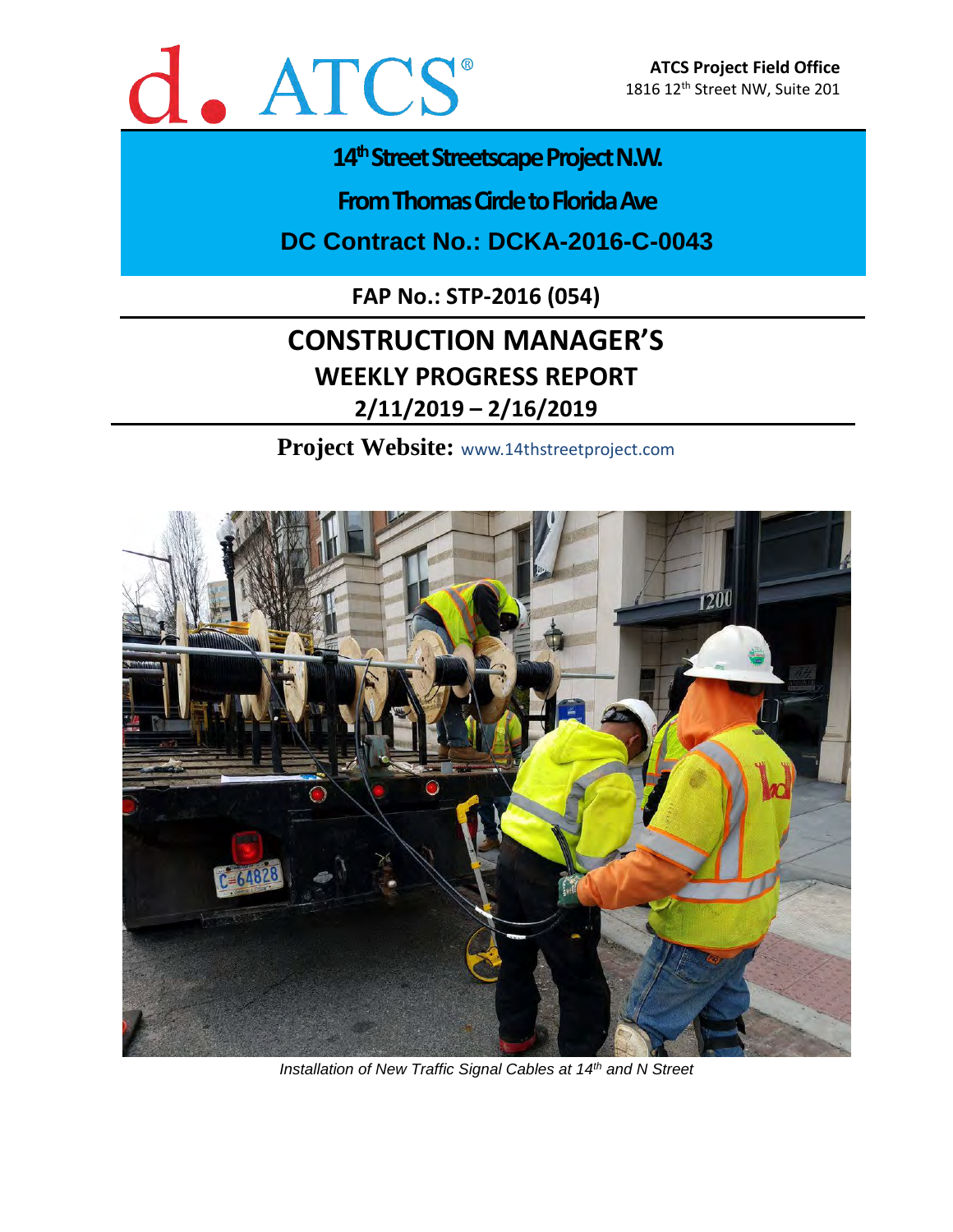

**WEEK ENDING 2/16/2019**

PAGE 2 of 7

### **1. EXECUTIVE SUMMARY**

#### **Project Description:**

The scope of the construction work includes the followings:

- The removal and disposal of existing roadway pavement, curb and gutter and sidewalks, milling of existing asphalt pavement to the extents shown on plans.
- The resurfacing of existing asphalt pavement using 2" Superpave AC surface on 14<sup>th</sup> Street between Thomas Circle and Florida Ave as shown in the plans.
- The replacement of all curbs and gutters with Granite Curbs, 12" Brick Gutter, Concrete Sidewalk, Wheelchair/Bicycle Ramps, and Cobble Stone LID Paver, Bioretention Planters as shown on the plans or as directed.
- The removal and transportation to storage yard of Existing Traffic Signals and Light Poles as shown on plans. Traffic signal relocation and equipment upgrading of Traffic Signals at all intersections of 14<sup>th</sup> Street within the project limit as shown on plans.
- Streetscaping throughout the 14<sup>th</sup> Street corridor as shown in the plans.
- The installation of traffic signing and permanent pavement markings.
- Upgrading of street lighting throughout the 14<sup>th</sup> Street corridor as shown in the plans.
- Construction and upgrading of single catch basin, double catch basin, and triple catch basin.
- Construction / Upgrading of new Watermains, Fire Hydrants
- Full Reconstruction of R Street.
- Installation of new Bus Islands and bus pads as shown on the plans and as directed.
- The installation and use of erosion and sediment control measures as required.
- Mobilization and demobilization, performance of field layout, provision and maintenance of engineer's field facilities, progress photographs, and the proper maintenance of vehicular and pedestrian traffic during construction, including provision of all required construction warning and detour signs and traffic control devices.

#### **Work by Others**

The PEPCO manhole replacement or vault adjustments activities will be done by others approved by PEPCO. The ATCS CM team will coordinate all these activities with the Contractor and PEPCO.

### **2. STATUS OF CONSTRUCTION / PROGRESS SUMMARY**

#### **Progress Summary:**

- 1. Omni onsite excavating and installing electrical conduits and manholes
- 2. Omni is excavating and installing Traffic Signal and Street Light Foundations
- 3. Omni excavating and installing Catch Basins and Sewer Manholes
- 4. Omni excavating and install new water main and Fire Hydrants for DC Water
- 5. Den installing PCC Sidewalk, Granite Curb, Brick Gutter, ADA Ramps
- 6. FMCC Electrical Installing Traffic Signal Poles, Transformer Bases, Traffic Control Cabinets, and Pendent Poles
- 7. FMCC onsite providing MOT for Subcontractors

#### **CM Community Outreach Activities**

- 1. Connected with retailers and property owners in project corridor to provide updates and address any questions or concerns.
- 2. Project Website is up and running. Responded to email questions that came through Project Website.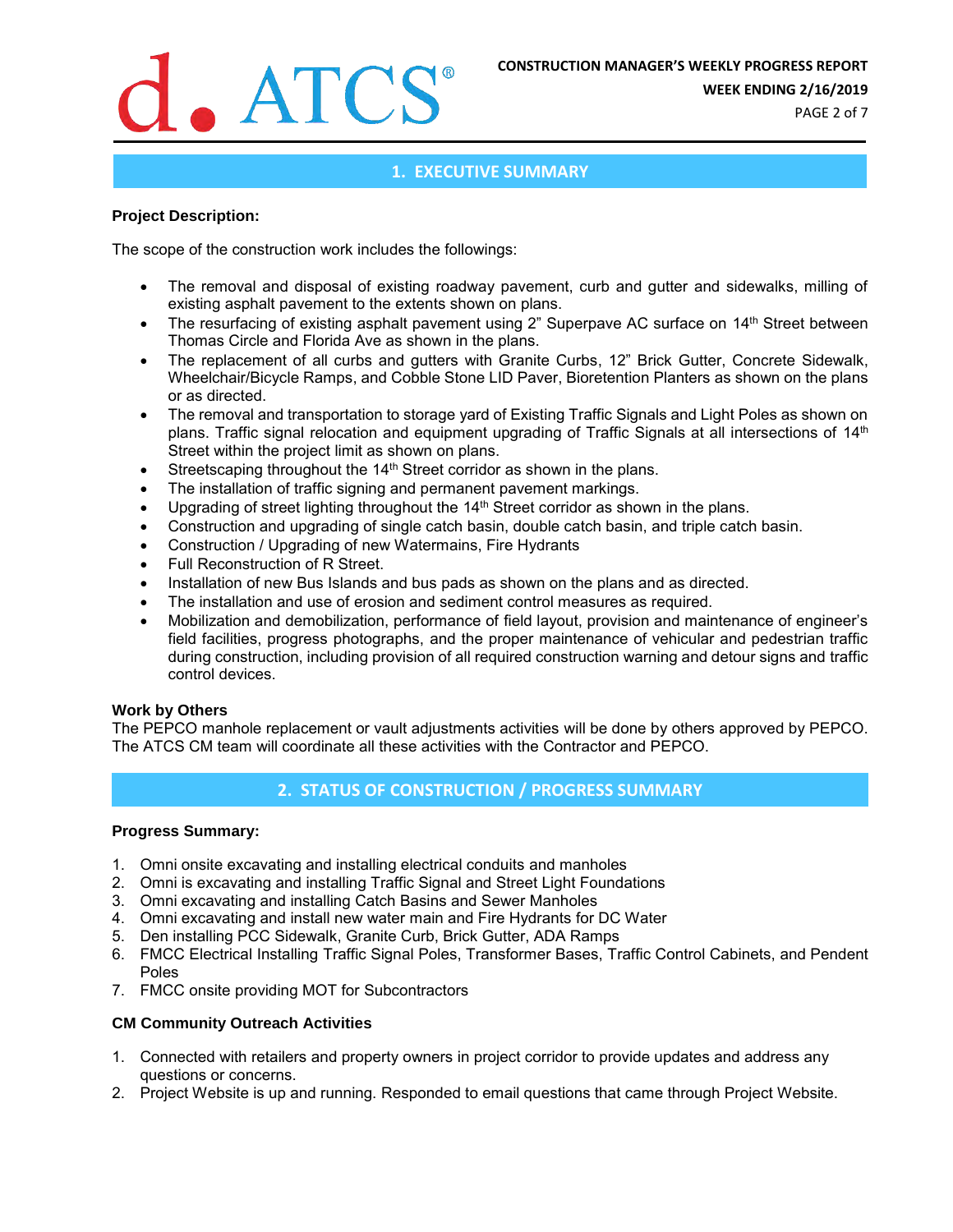

PAGE 3 of 7

## **3. ISSUES / ACTION ITEMS**

- Ongoing Issues / Items: Pepco working on conflicts (approx. 12) and to give CM a report on time frame for design and corrections.
- Clear Channel provide a cost for removal, request a detail breakdown of cost
- Action Items:
- New Issues / Items: None

**4. MEETINGS / PROJECT COORDINATION**

Progress Meeting are schedule at the Field Office every Tuesday at 10:30am

**5. DAILY WORK PERFORMED**

#### **Monday 2/11/2019**

1. Contractor cancelled all activities due to inclement weather

#### **Tuesday 2/12/2019**

1. Contractor cancelled all activities due to inclement weather

#### **Wednesday 2/13/2019**

- 1. Omni installed Catch Basin CB-37, and the PCC connection pipe for CB-40
- 2. DEN excavated and replaced the PCC Driveway between Church and Q Street
- 3. DEN removed and replaced PCC Sidewalk on the 1500 Block of Church Street
- 4. DEN placed one (1) ADA at the SW corner of  $14<sup>th</sup>$  and Church Street
- 5. Omni placed temporary asphalt at 14<sup>th</sup> and U Street
- 6. Omni encased the 4" PVC Conduit between EM03 to MH78, EM10 to MH74, Em10 to TS59, and EM10 to L91
- 7. FMCC was onsite providing MOT for these operations

#### **Thursday 2/14/2019**

- 1. Omni encased 2" PVC Conduit between MH73 to L89
- 2. Omni excavated and installed Combine Sewer Manhole MH23
- 3. DEN continued to remove and placed Structural Soil and PCC Sidewalk
- 4. DEN formed and installed the other ADA ramp at the SW Corner of  $14<sup>th</sup>$  and Church
- 5. FMCC was onsite providing MOT for these operations

#### **Friday 2/15/2019**

- 1. DEN began excavation on the bump out at the SW corner of 14<sup>th</sup> and Q Street
- 2. Omni installed catch Basin CB37, and PCC connection pipe for CB-33
- 3. Omni placed PCC Concrete for encasement of PVC Conduit between MH73 to L89, MH74 to C59, MH64 to MH63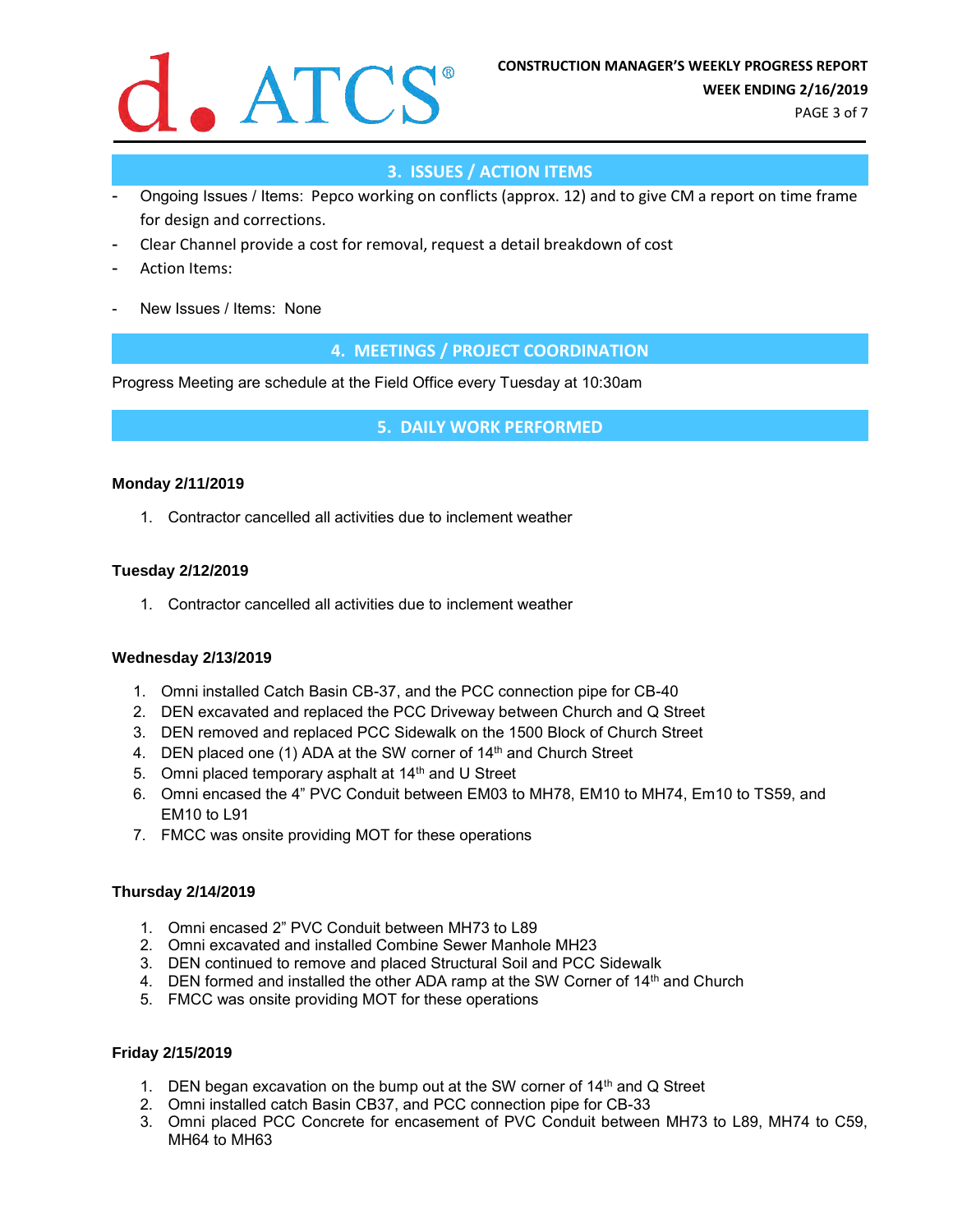

PAGE 4 of 7

- 4. Omni encased the 4" PVC Conduit between MH66 to MH68
- 5. FMCC was onsite providing MOT for these operations

#### **Saturday 2/16/2019**

- 1. Omni removed Street Car Tack between C54 to L83, C52 to L81
- 2. Omni abandoned an existing Catch Basin north of  $14<sup>th</sup>$  and W Street on the Westside
- 3. FMCC Electrical began pulling 7 conductor 14 AWG, and 4 conductor 18 AWG cable at the intersection of 14<sup>th</sup> and N Street.
- 4. FMCC was onsite providing MOT for these operations

#### **6. INSPECTION & MATERIAL TESTS PERFORMED**

- QA/QC was onsite preforming compaction testing of backfill and aggregate base material

### **7. RFI's / SUBMITTALS**

- Requests For Information:
	- o We have received 18 RFIs; 17 RFIs have been answered.
- Submittals:
- $\circ$  We have received 73 Submittals; 72 Submittals have been Approved

**8. CHANGE ORDERS/TASK ORDERS**

 $\circ$  CM Task Order Modification submitted to DDOT for time extension was approved

**9. DBE or CBE PARTICIPATION SUMMARIES**

- ATCS CBE / DBE Activity:
	- o Hayat Brown LLC.: Provided Office Engineering and Inspection support for this project.
- Fort Myer Construction Corp. DBE Activity:
	- o Omni Excavators Inc.
	- o Den United LLC.

**10. ACCIDENTS / INCIDENTS**

None

**11. PHOTOS OF WORK PERFORMED THIS PERIOD**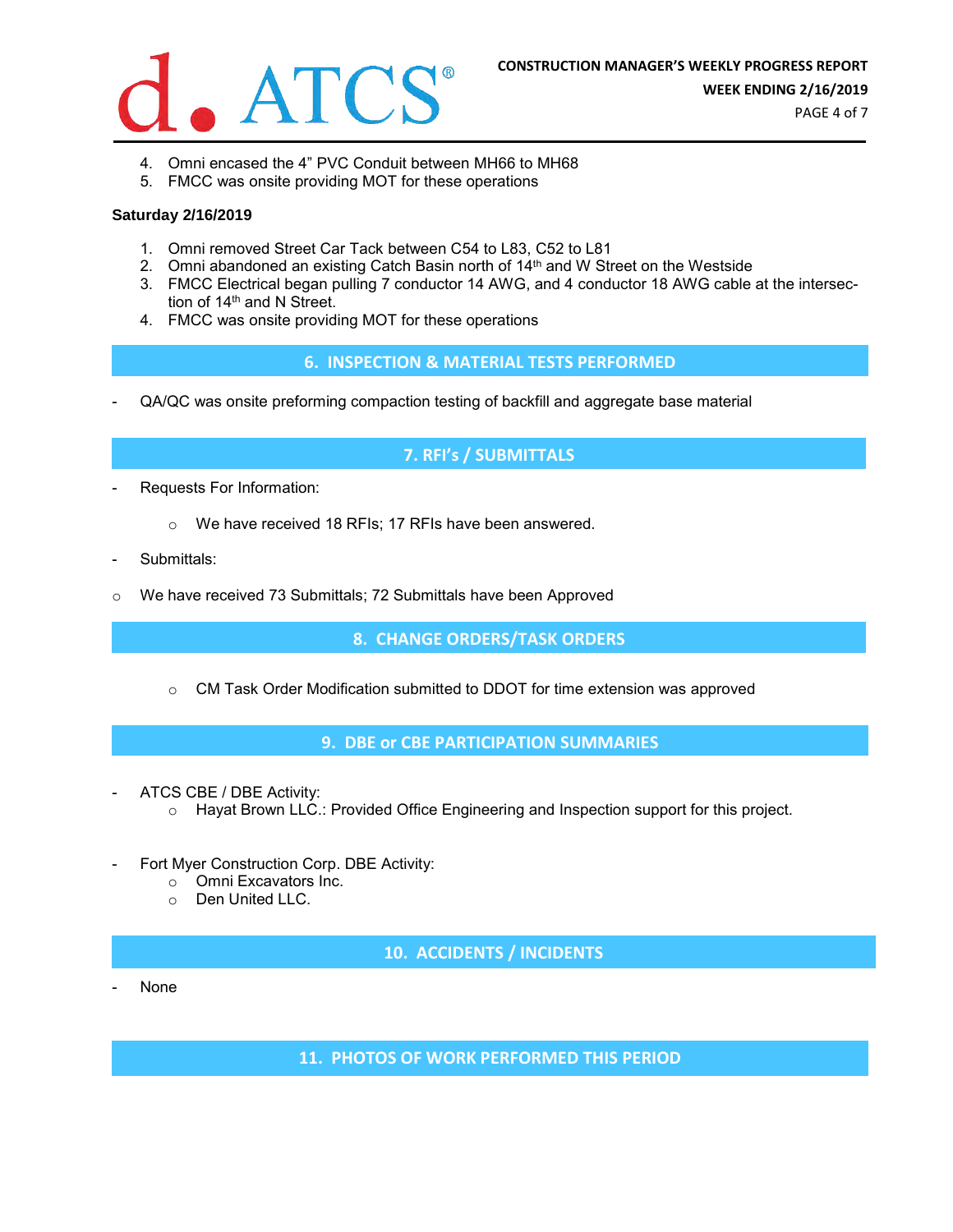# **CONSTRUCTION MANAGER'S WEEKLY PROGRESS REPORT<br>WEEK ENDING 2/16/2019<br>PAGE 5 of 7**

**WEEK ENDING 2/16/2019** PAGE 5 of 7



*Removal of Street Car Tracks between Swann and T Street*



*Abandonment of existing catch basin at 14th and W Street*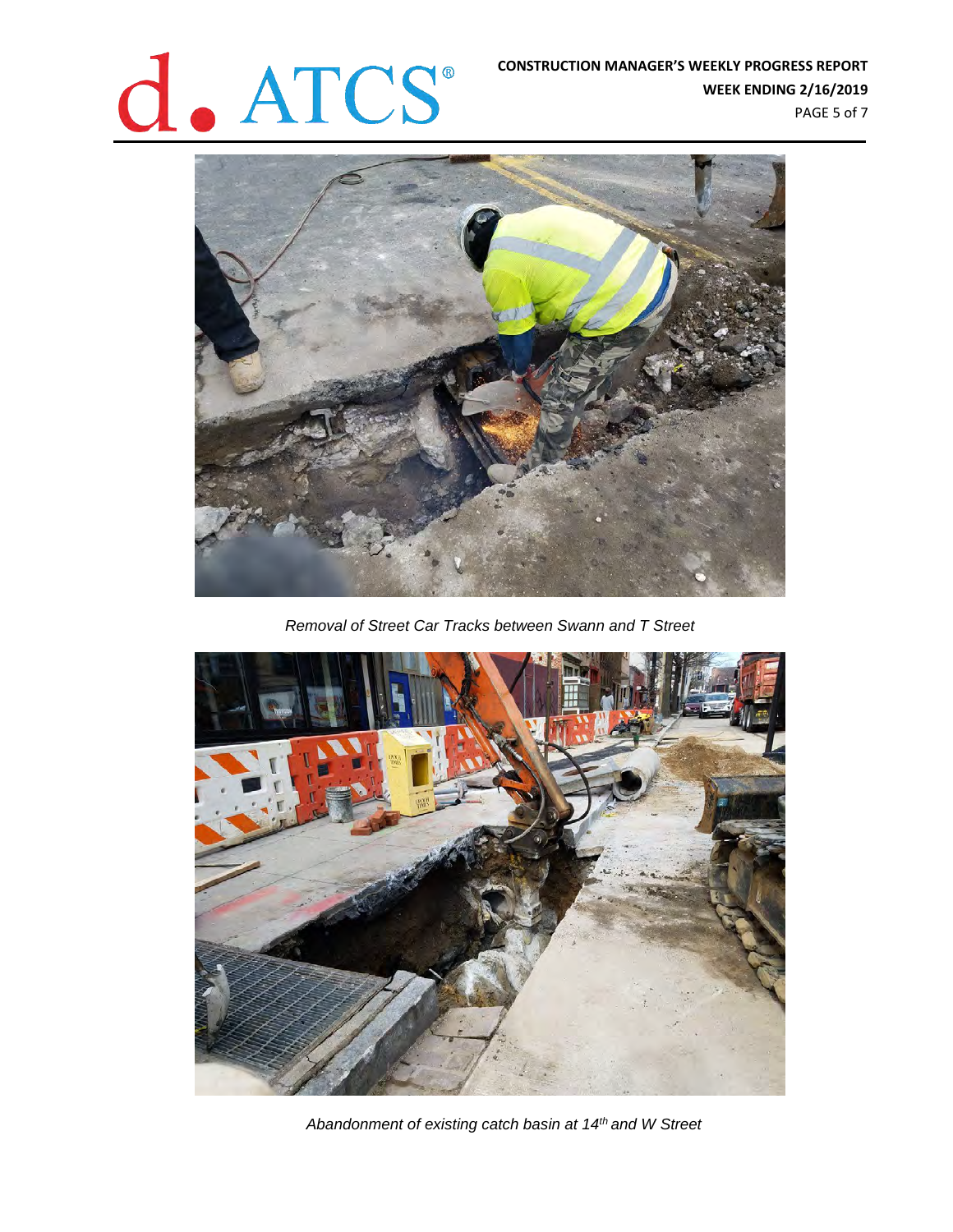# **CONSTRUCTION MANAGER'S WEEKLY PROGRESS REPORT**<br>WEEK ENDING 2/16/2019

**WEEK ENDING 2/16/2019** PAGE 6 of 7



*QA/QC testing Aggregate Base Material prior to PCC Base placement*



*Installation of ADA Ramp at SW Corner of Church Street*